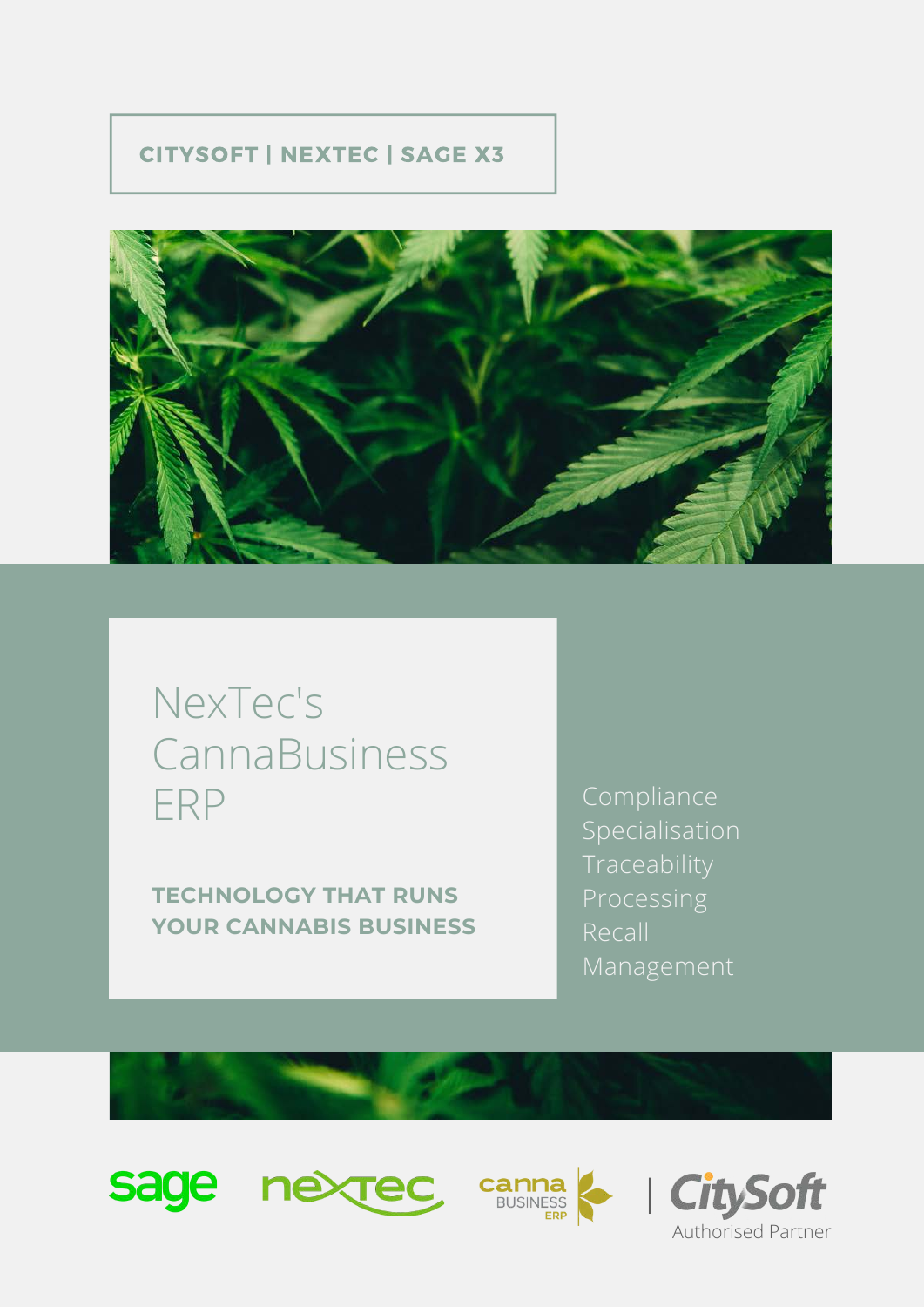### CITYSOFT | NEXTEC | SAGE X3 PAGE 1 PAGE 1

## Tailored CannaBusiness Solution

*A ready to go solution for those in the medicinial and recreational cannabis sectors.*

NexTec's CannaBusiness ERP is built on the award-winning Sage X3 ERP platform, which offers you true end-to-end industry specific coverage. For those operating in the medicinal and recreational cannabis sectors, it tracks; production, inventory, sales, finances, staff, compliance plus customers and suppliers in one integrated business software system.



Unlike basic ERP's, CannaBusiness ERP was designed to address the every day needs of your enterprise. The solution is built ready to go, yet still flexible enough to be localised and configured to meet your company's particular system needs.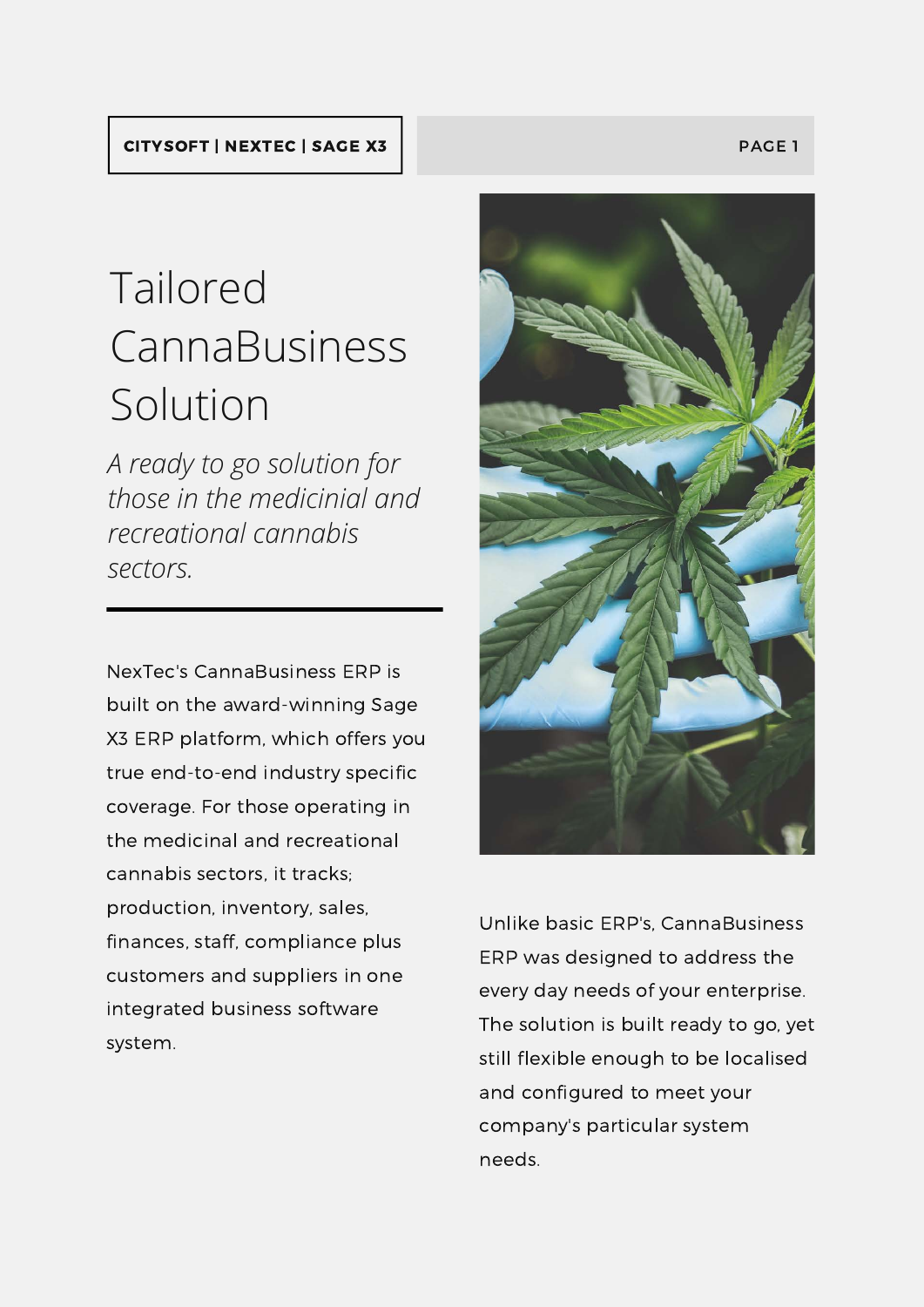### DID YOU KNOW?

THE GLOBAL LEGAL MARIJUANA MARKET IS EXPECTED TO REACH USD \$146.4 BILLION BY THE END OF 2025.

01



### SCALE YOUR BUSINESS

Importantly CannaBusiness ERP is scalable and suitable for groups operating across international borders. At all stages of the business you can scale up your journey. The nature of the CannaBusiness ERP makes it equally attractive to both start-up businessess and mature enterprises as it is a highly scalable platform suited to rapidly evolving markets where great opportunities exist to fast track your business growth.

### **MANAGE YOUR GROW OPERATIONS**

The software manages the entire growing lifecycle from seed to flower including harvesting and waste management. It also manages the plant processing phase and the tracking and delivery of product.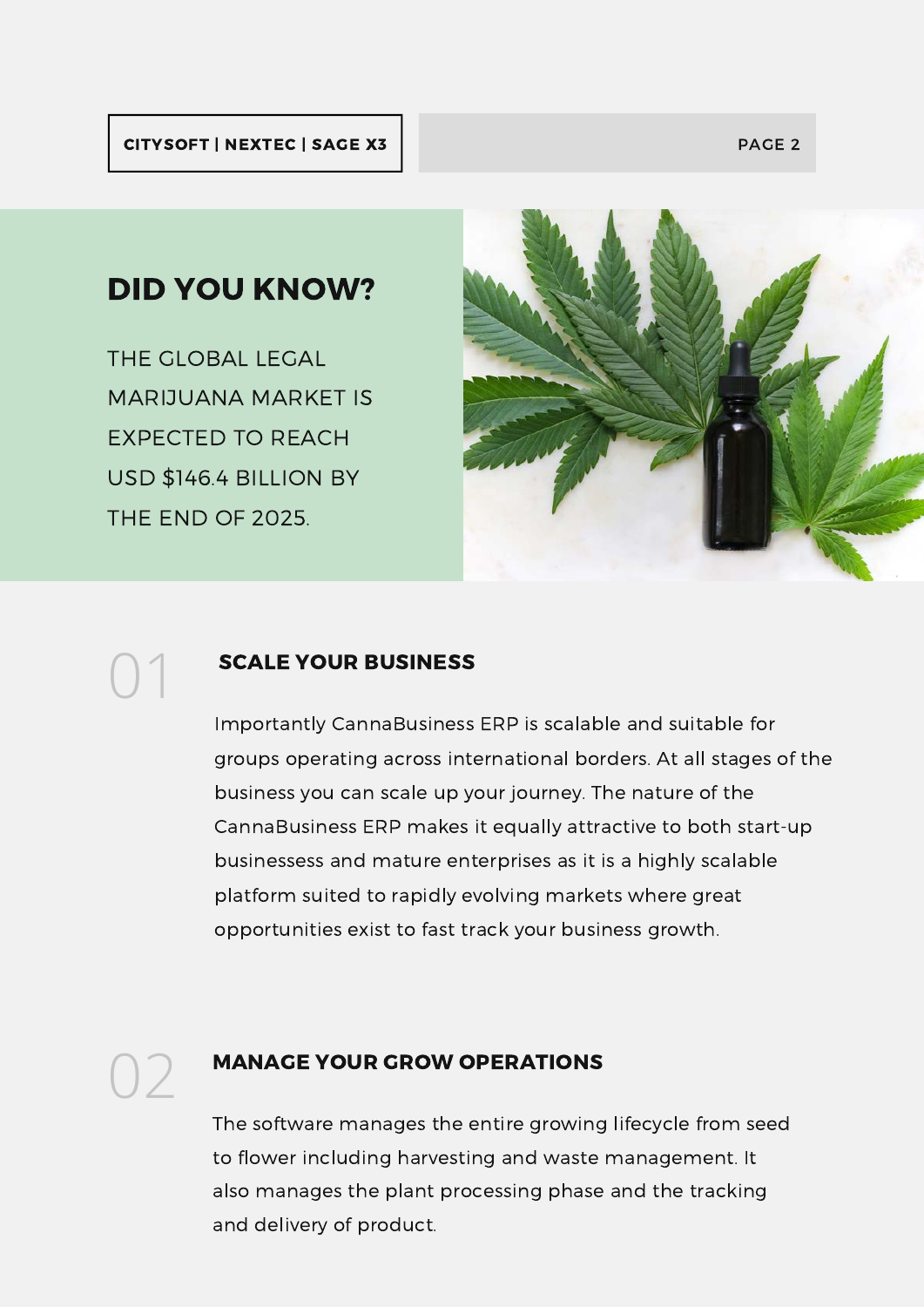### **COMPLIANCE**

CannaBusiness ERP, is adaptable to cover the various compliance requirements around the globe. It helps to handle complicated legal mandates, supports government compliance reporting and has comprehensive materials tracking. The software also goes beyond compliance. CannaBusiness ERP manages finance and operations in one single system and where required handles multiple sites, multiple companies, multi-legislations and multi-currency requirements.

# 04

03

### INDUSTRY SPECILISATION

CannaBusiness ERP presents key business data and metrics in real time and can be presented in graphically rich dashboards, including viewing on mobile devices, These rich dashboards feature facts on cannabis strains, production costs, human resources and all your other business processes so that you can gain deep insight into your business. CannaBusiness ERP allows you to streamline operations, optimise production scheduling and helps you avoid delays due to people, equipment and material shortages.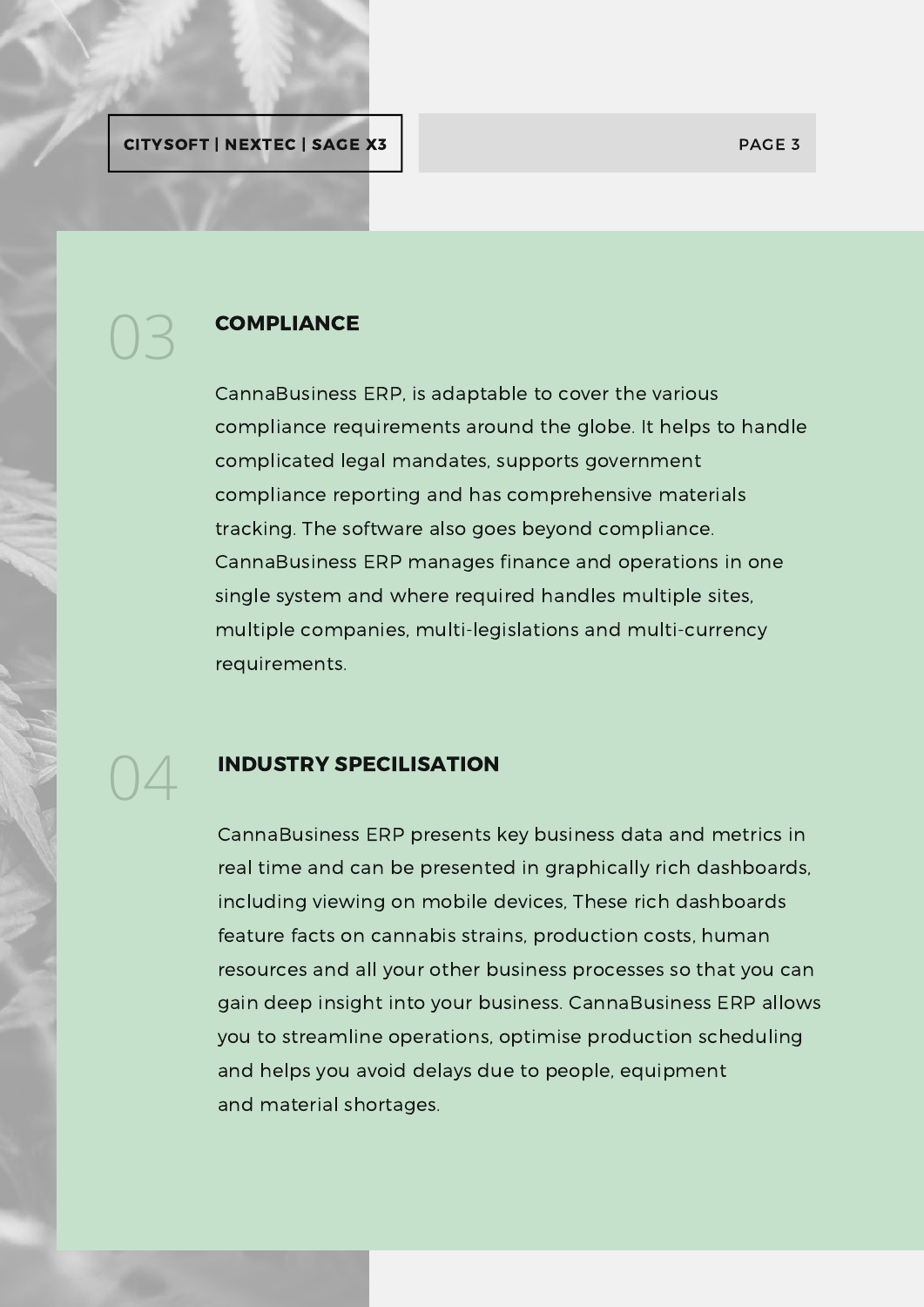#### CITYSOFT | NEXTEC | SAGE X3 PAGE 4



*Use the fully integrated quality control system functionality to rigorously enforce inspections, to ensure conformance to defined characteristics and measures.*

05

### SEED TO SCALE & TRACEABILITY

Become more efficient in your plant production processes. Maximise field resources and the efficiency of your clone room. Schedule production for continuous growing operations and gain full visibility over each plant with forward and backward tracking on inputs and outputs. Plant production steps including management of costs, values and location tracking from seeds, to seddling, vegetation, flowering and harvesting. A plants full lifecycle is tracked and managed seamlessly in CannaBusiness ERP.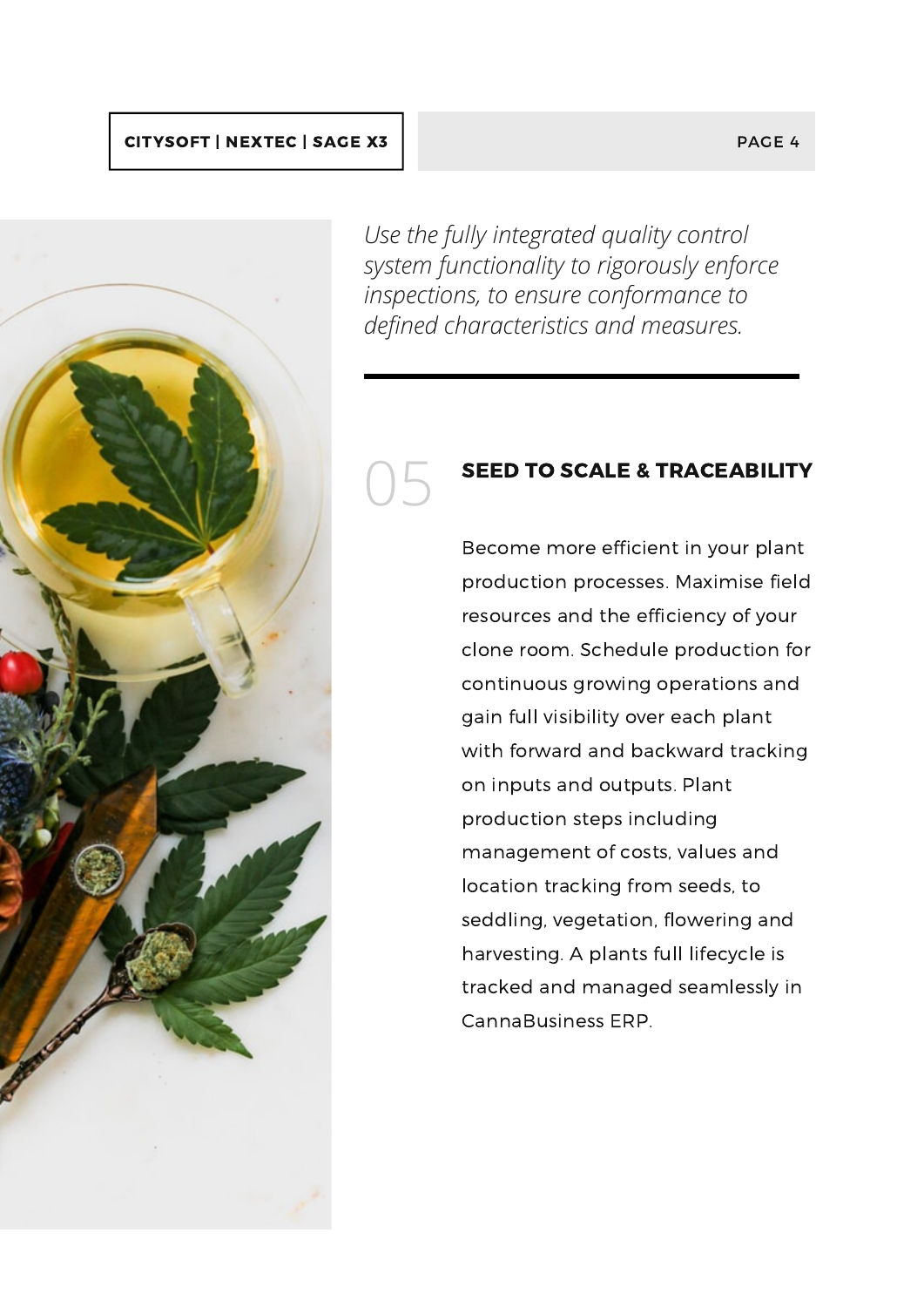### CITYSOFT | NEXTEC | SAGE X3 PAGE 5 PAGE 5

06

07



### QUALITY CONTROL & RECALL MANAGEMENT

Utilise the advanced quality control options in CannaBusiness ERP to minimise the risk of product recall or batch contamination. Introduce constant monitoring of production processes for real time management. With the forward and backward traceability, mock product recalls can be conducted in minutes, as can real recalls if needed. A full audit trail and a historical archive of transactions are maintained covering multiple years.

### SUPPLY CHAIN MANAGEMENT

The CannaBusiness ERP offers advanced warehousing and logistics for single sites through to enterprises with globally disbursed warehouses allowing your local, national or international operation to run tight inventory control across raw, intermediary and finished goods and of course, packaging and plant and equipment spare parts. Manufactuers using the CannaBusiness ERP have at their disposal advanced Master Production Scheduling tools (MPS) and Material Requirements Planning (MRP) capabilities for one or multiple sites.